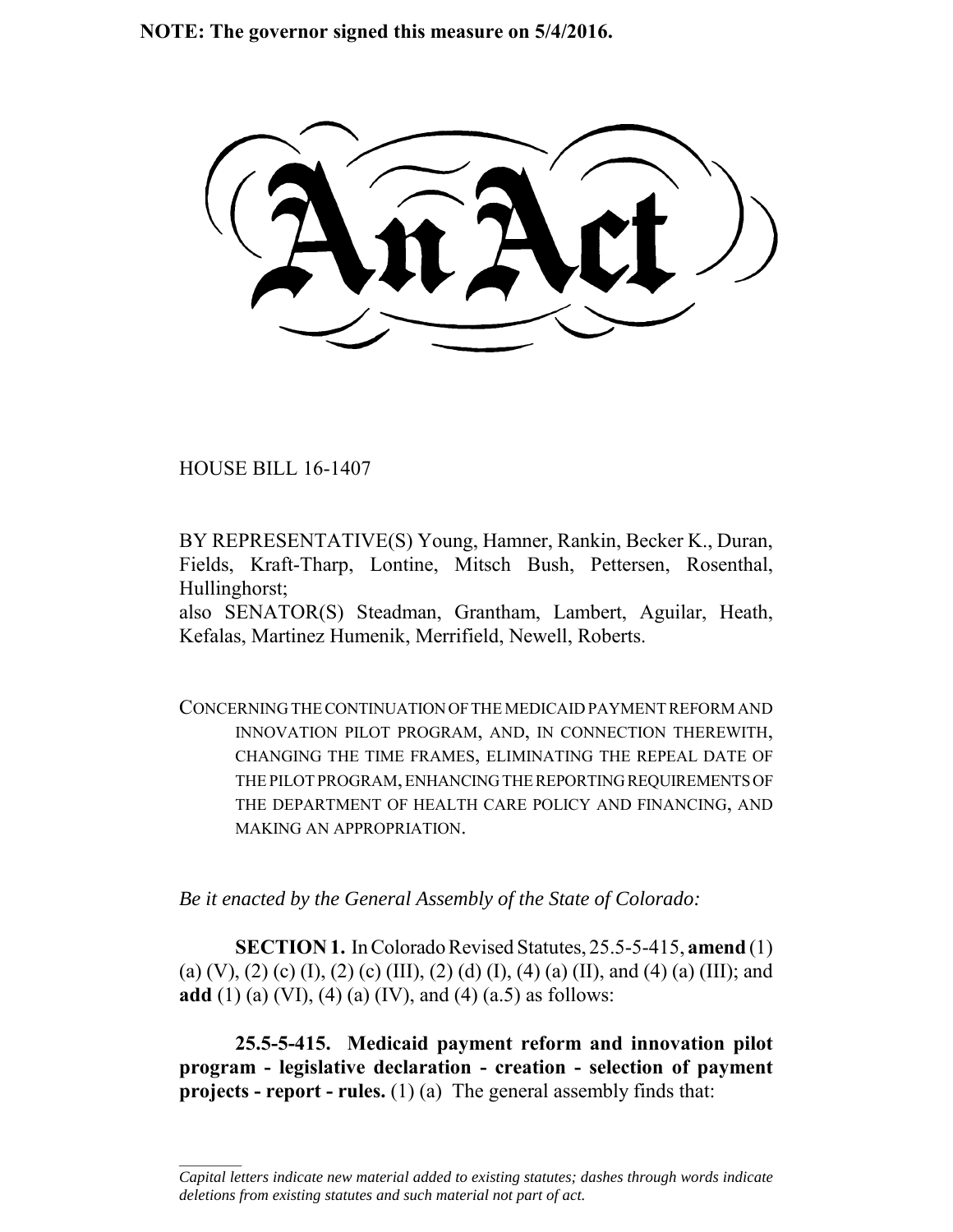(V) The state department should explore how these new payment methodologies may result in improved health outcomes and patient satisfaction and support the financial sustainability of the medicaid program; AND

(VI) THE STATE DEPARTMENT SHALL EVALUATE HOW SUCCESSFUL PAYMENT PROJECTS COULD BE REPLICATED AND INCORPORATED WITHIN THE STATE DEPARTMENT'S CURRENT MEDICAID COORDINATED CARE SYSTEM.

(2) (c) (I)  $\Theta$ n or before July 1, 2013, The state department shall complete its review of payment projects and shall select payment projects to be included in the pilot program.

(III) For payment projects not selected by the state department, the state department shall respond to the contractor of the state department's current medicaid coordinated care system, in writing, on or before July 1, 2013, stating the reason or reasons why the payment project was not selected. The state department shall send a copy of the response to the joint budget committee of the general assembly, the health and human services committee of the senate, or any successor committee, and the health and environment committee of the house of representatives, or any successor committee.

(d) (I) The payment projects selected for the program shall be for a period of at least two years, but ONE YEAR AND shall not extend beyond June 30, 2016 THE LENGTH OF THE CONTRACT WITH THE CONTRACTOR OF THE STATE DEPARTMENT'S CURRENT MEDICAID COORDINATED CARE SYSTEM. The provider contract shall specify the payment methodology utilized in the payment project.

(4) (a) The state department shall submit a report to the joint budget committee of the general assembly, the health and human services committee of the senate, or any successor committee, and the health and environment committee of the house of representatives, or any successor committee, as follows:

(II) On or before September 15, 2014, concerning the pilot program as implemented, including but not limited to an analysis of the initial data and information concerning the utilization of the payment methodology, quality measures, and the impact of the payment methodology on health

## PAGE 2-HOUSE BILL 16-1407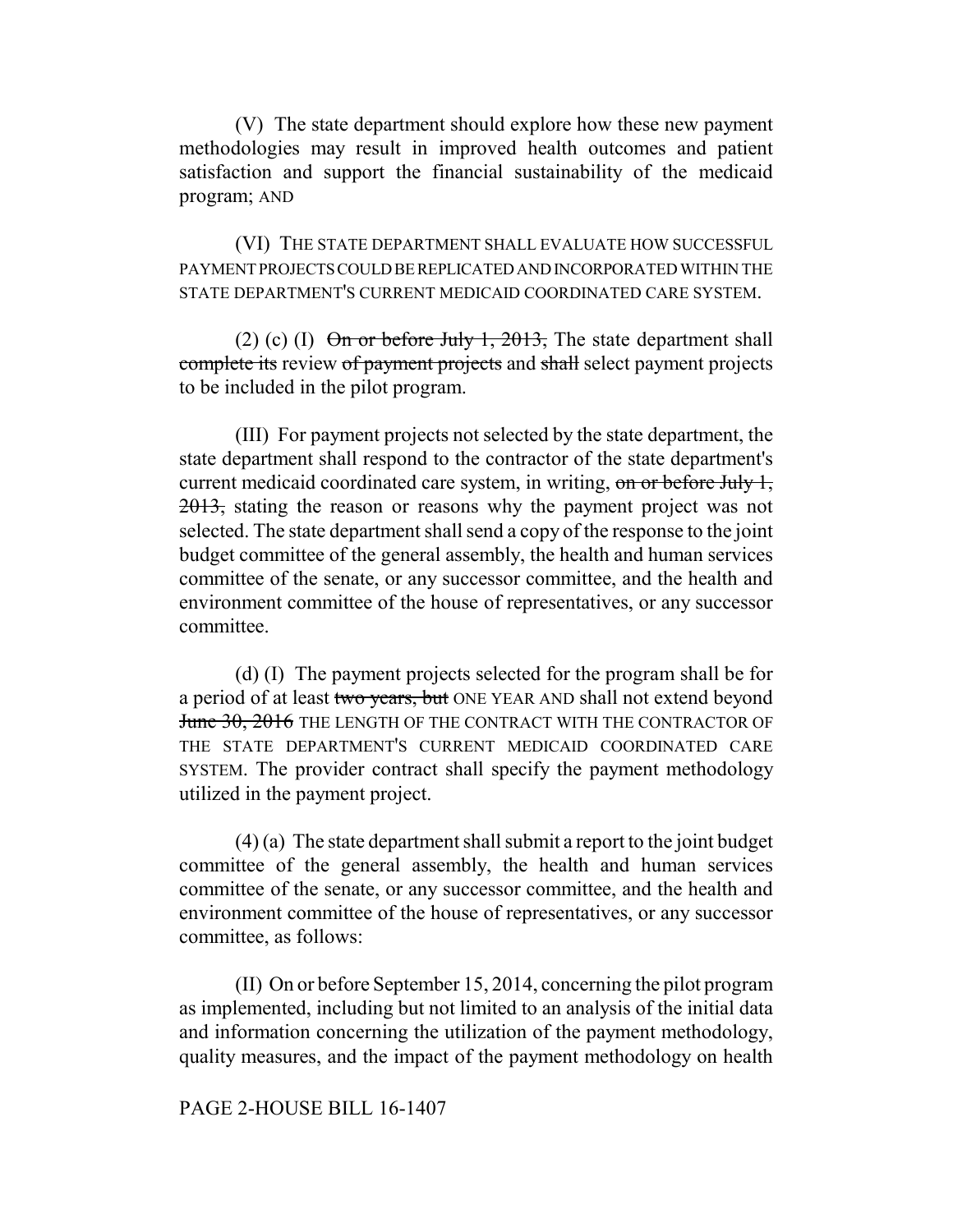outcomes, cost, provider participation and satisfaction, and patient satisfaction; and

(III) On or before September 15, 2015, and each September 15 that the program is being implemented, concerning the program as implemented, including but not limited to an analysis of the data and information concerning the utilization of the payment methodology, including an assessment of how the payment methodology drives provider performance and participation and the impact of the payment methodology on quality measures, health outcomes, cost, provider satisfaction, and patient satisfaction, comparing those outcomes across all patients utilizing existing state department data;

(IV) ON OR BEFORE APRIL 15, 2017, AND EACH APRIL 15 THAT THE PROGRAM IS BEING IMPLEMENTED, CONCERNING THE PROGRAM AS IMPLEMENTED, INCLUDING BUT NOT LIMITED TO AN ANALYSIS OF THE DATA AND INFORMATION CONCERNING THE UTILIZATION OF THE PAYMENT METHODOLOGY, INCLUDING AN ASSESSMENT OF HOW THE PAYMENT METHODOLOGY DRIVES PROVIDER PERFORMANCE AND PARTICIPATION AND THE IMPACT OF THE PAYMENT METHODOLOGY ON QUALITY MEASURES, HEALTH OUTCOMES, COST, PROVIDER SATISFACTION, AND PATIENT SATISFACTION, COMPARING THOSE OUTCOMES ACROSS PATIENTS UTILIZING EXISTING STATE DEPARTMENT DATA. SPECIFICALLY, THE REPORT MUST INCLUDE:

(A) AN EVALUATION OF ALL CURRENT PAYMENT PROJECTS AND WHETHER THE STATE DEPARTMENT INTENDS TO EXTEND ANY CURRENT PAYMENT PROJECT INTO THE NEXT FISCAL YEAR;

(B) THE STATE DEPARTMENT'S PLANS TO INCORPORATE ANY PAYMENT PROJECT INTO THE LARGER MEDICAID PAYMENT FRAMEWORK;

(C) A DESCRIPTION OF ANY PAYMENT PROJECT PROPOSALS RECEIVED BY THE STATE DEPARTMENT SINCE THE PRIOR YEAR'S REPORT, AND WHETHER THE STATE DEPARTMENT INTENDS TO IMPLEMENT ANY NEW PAYMENT PROJECTS IN THE UPCOMING FISCAL YEAR; AND

(D) THE RESULTS OF THE STATE DEPARTMENT'S EVALUATION OF PAYMENT PROJECTS PURSUANT TO PARAGRAPH  $(a.5)$  OF THIS SUBSECTION  $(4)$ .

## PAGE 3-HOUSE BILL 16-1407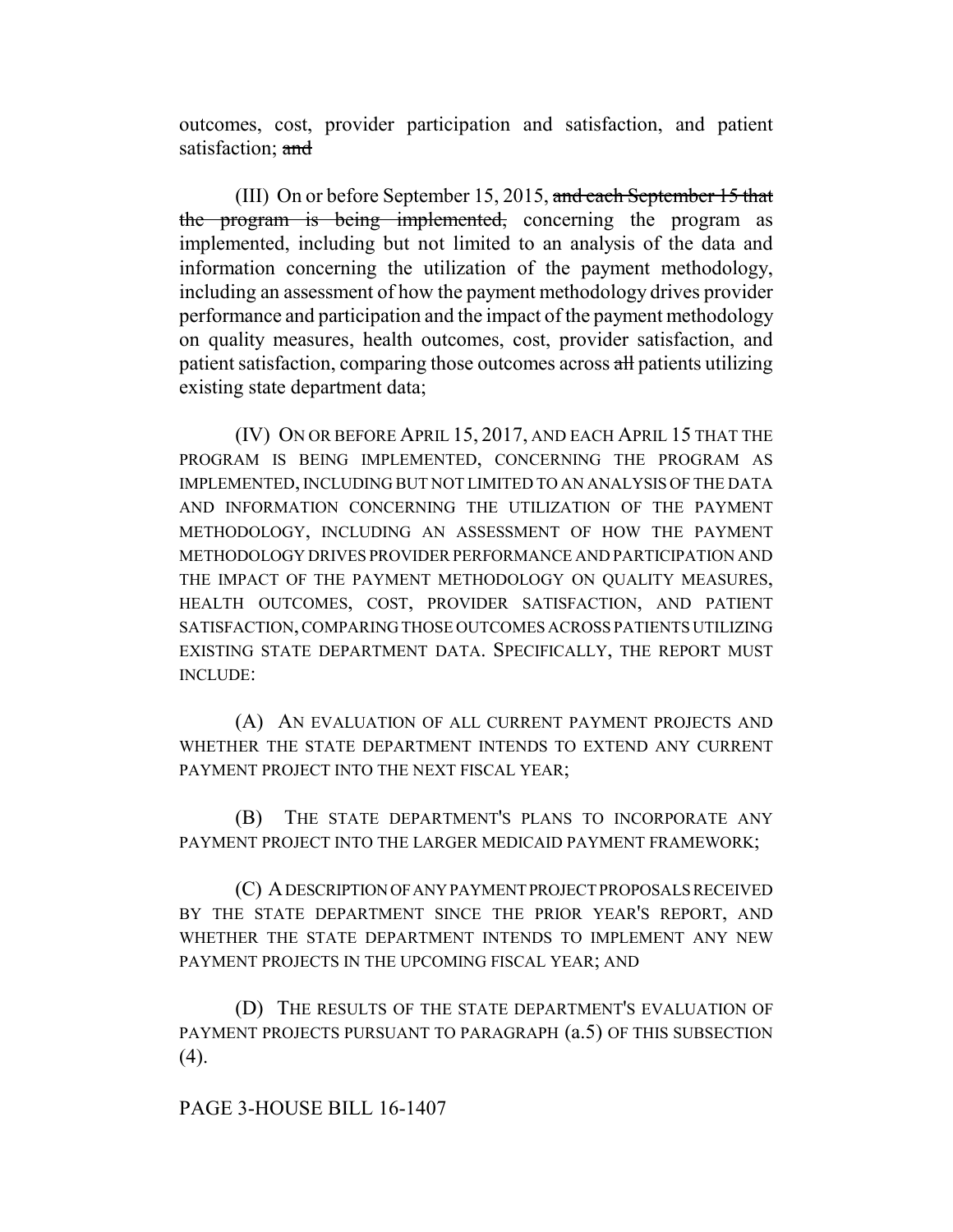(a.5) THE STATE DEPARTMENT SHALL EVALUATE EACH PAYMENT PROJECT TO DETERMINE:

(I) WHETHER THE PAYMENT PROJECT OFFERS THE POTENTIAL FOR BETTER PATIENT OUTCOMES OR IMPROVED CARE AND THE IMPACT OF BETTER OUTCOMES AND IMPROVED CARE ON MEDICAID COSTS;

(II) WHETHER THE PAYMENT PROJECT CREATES THE OPPORTUNITY FOR ADMINISTRATIVE EFFICIENCY IN THE MEDICAID PROGRAM;

(III) WHETHER THE PAYMENT PROJECT IS BUDGET NEUTRAL OR GENERATES SAVINGS FOR THE MEDICAID PROGRAM; AND

(IV) WHETHER THE PAYMENT PROJECT RESULTED IN CHANGES IN PROVIDER PARTICIPATION IN THE MEDICAID PROGRAM, AND THE NATURE OF THOSE CHANGES.

**SECTION 2. Appropriation.** (1) For the 2016-17 state fiscal year, \$245,639 is appropriated to the department of health care policy and financing for use by the executive director's office. This appropriation is from the general fund. To implement this act, the office may use this appropriation as follows:

(a) \$37,495 for personal services, which amount is based on an assumption that the office will require an additional 1.0 FTE;

(b) \$635 for operating expenses;

(c) \$75,000 for general professional services and special projects;

(d) \$81,795 for customer outreach, which amount is subject to the "(M)" notation as defined in the annual general appropriation act for the same fiscal year; and

(e) \$50,714 for professional services contracts, which amount is subject to the "(M)" notation as defined in the annual general appropriation act for the same fiscal year.

(2) For the 2016-17 state fiscal year, the general assembly anticipates that the department of health care policy and financing will

PAGE 4-HOUSE BILL 16-1407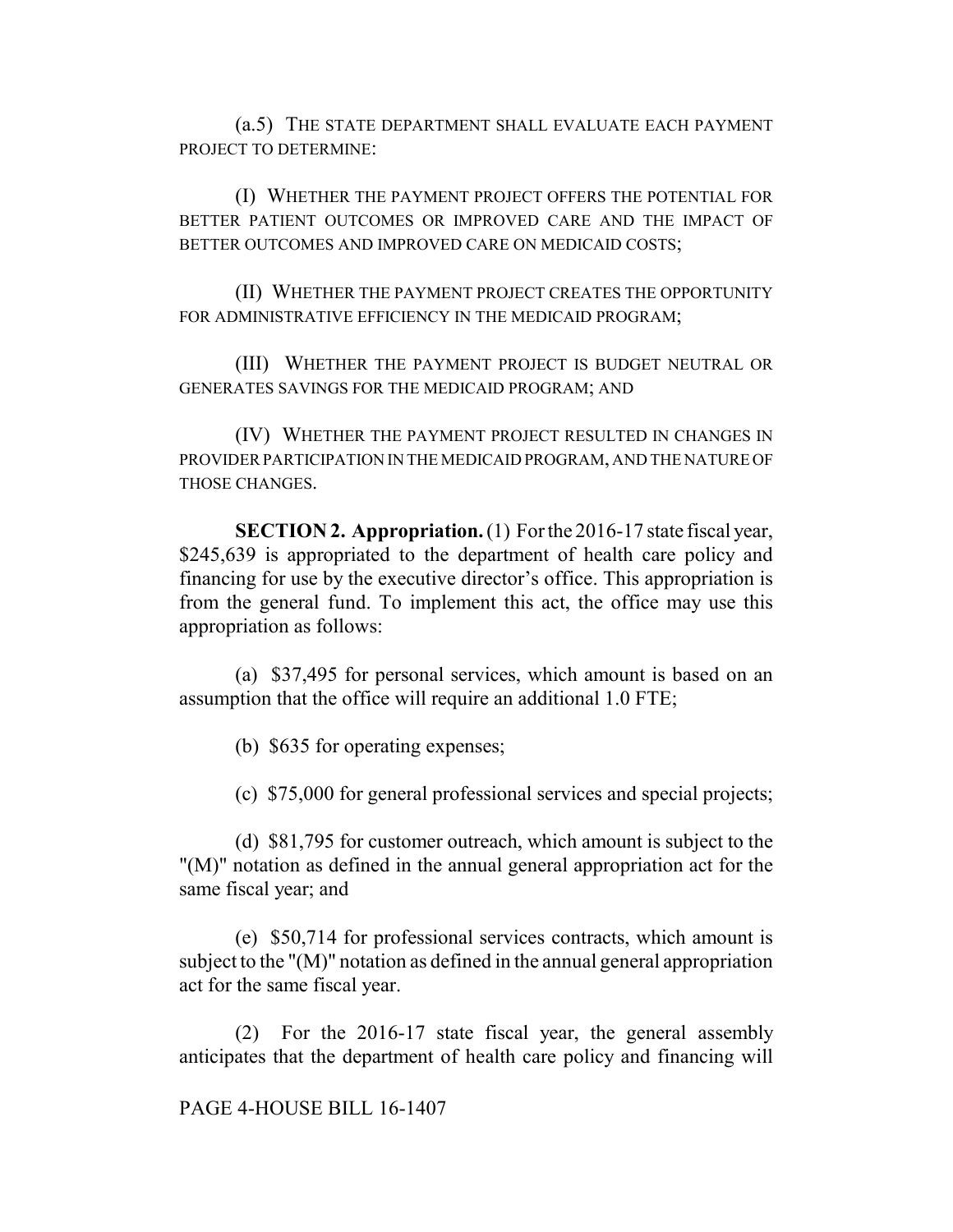receive \$347,064 in federal funds to implement this act. The appropriation in subsection (1) of this section is based on the assumption that the department will receive this amount of federal funds to be used as follows:

- (a) \$37,495 for personal services;
- (b) \$632 for operating expenses;
- (c) \$75,000 for general professional services and special projects;
- (d) \$81,795 for customer outreach; and
- (e) \$152,142 for professional services contracts.

**SECTION 3. Safety clause.** The general assembly hereby finds,